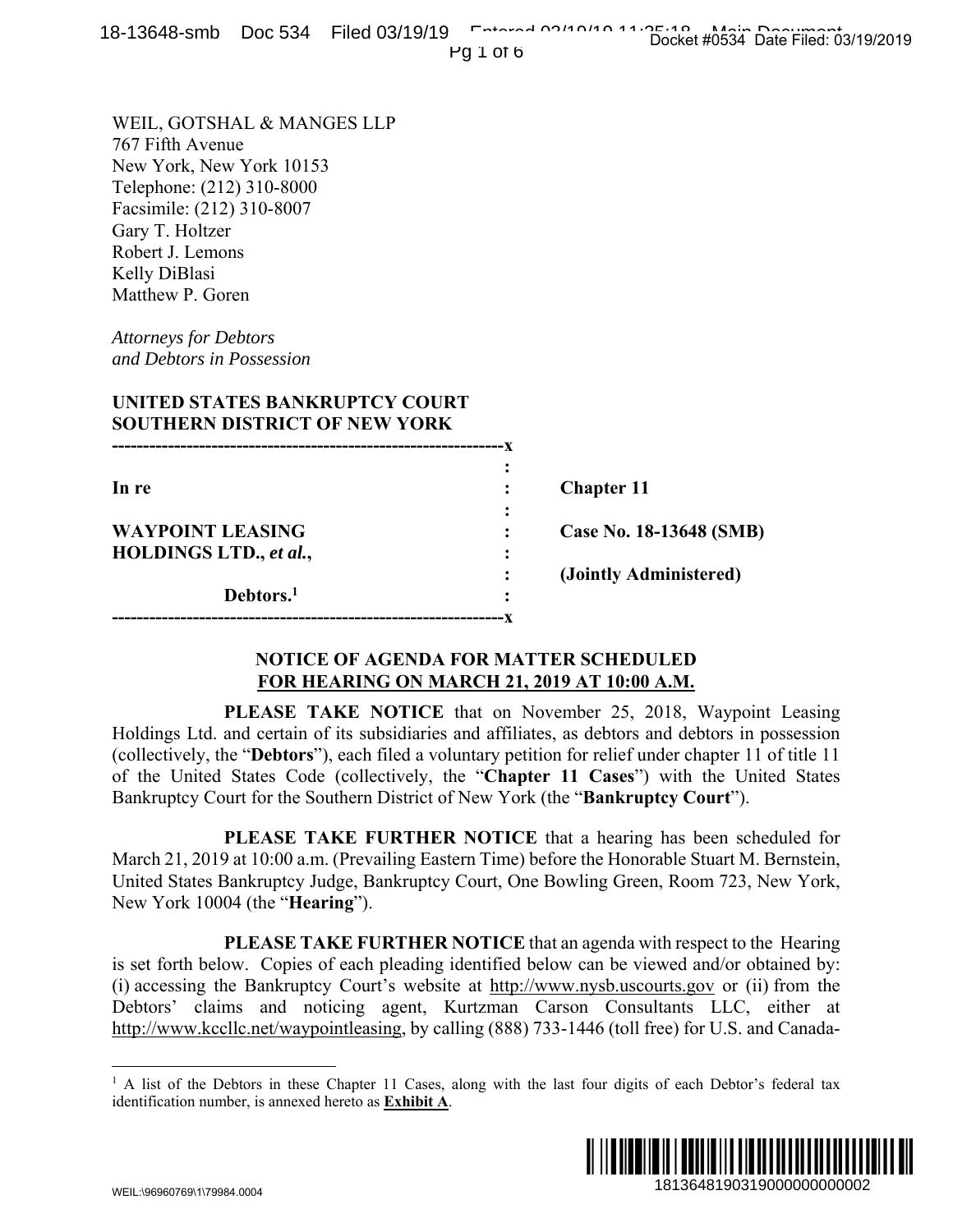## 18-13648-smb Doc 534 Filed 03/19/19 Entered 03/19/19 11:35:18 Main Document Pg 2 of 6

based parties or  $+1$  (310) 751-2635 for international parties, or by sending an e-mail to WaypointInfo@kccllc.com. Note that a PACER password is needed to access documents on the Bankruptcy Court's website.

## **I. MATTER FOR WHICH OBJECTION DEADLINE HAS NOT YET PASSED:**

1. Motion of Wells Fargo Bank, N.A., as WAC2 Agent, for Entry of an Order Dismissing the Chapter 11 Cases of MSN 31431 Trust, MSN 760734 Trust, MSN 920024 Trust and MSN 920030 Trust Effective as of the Closing Date Under the WAC2 Purchase Agreement **[ECF No. 530]**

Response Deadline: March 20, 2019 at 5:00 p.m.

Responses Filed: None.

Related Documents:

- A. Declaration of Frederick D. Hyman in Support of an Order to Show Cause Scheduling a Hearing on Shortened Notice **[ECF No. 531]**
- B. Order to Show Cause Scheduling a Hearing on Shortened Notice **[ECF No. 532]**
- Status: This matter is going forward.

Dated: March 19, 2019 New York, New York

> /s/ Kelly DiBlasi WEIL, GOTSHAL & MANGES LLP 767 Fifth Avenue New York, New York 10153 Telephone: (212) 310-8000 Facsimile: (212) 310-8007 Gary T. Holtzer Robert J. Lemons Kelly DiBlasi Matthew P. Goren

*Attorneys for Debtors and Debtors in Possession*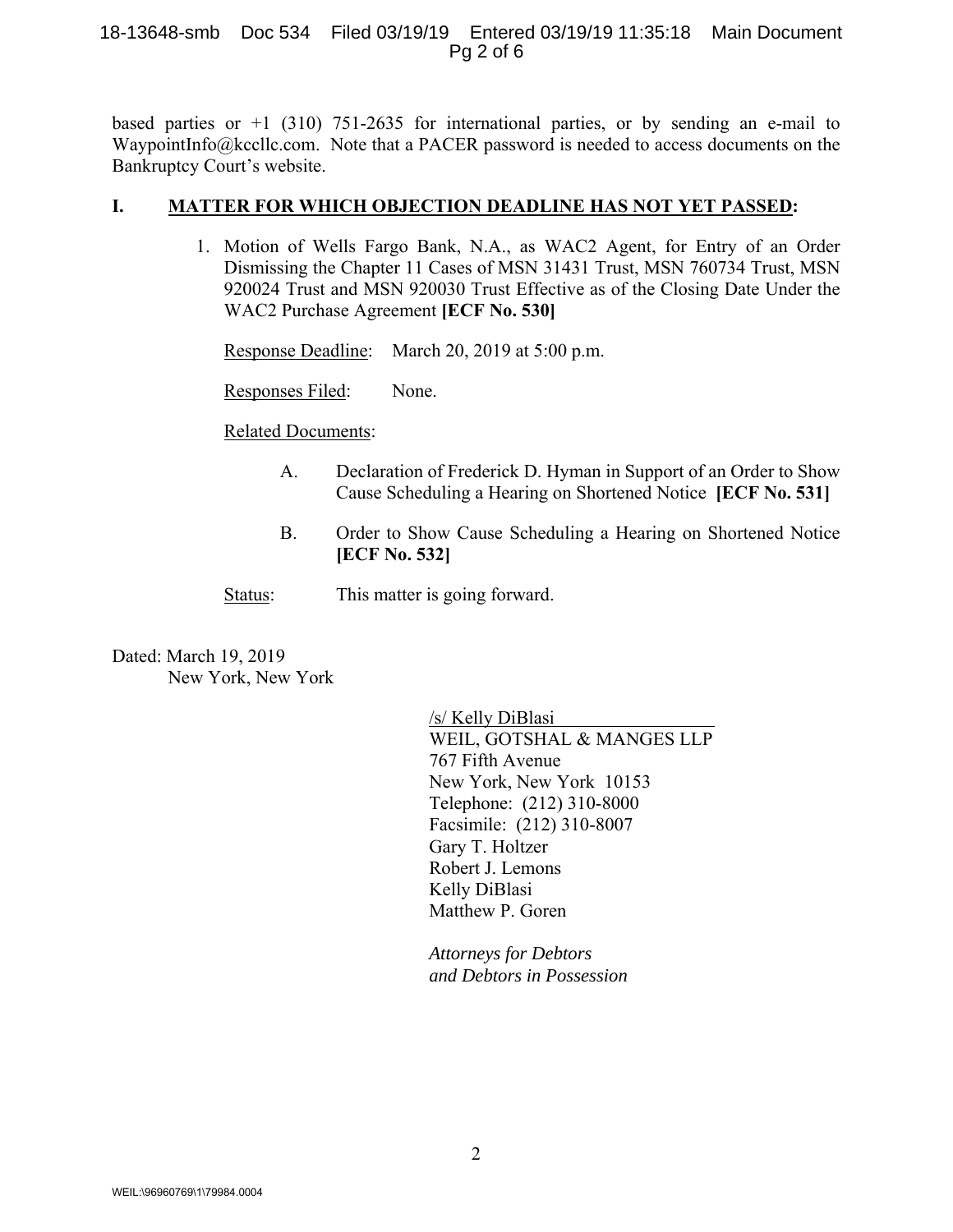18-13648-smb Doc 534 Filed 03/19/19 Entered 03/19/19 11:35:18 Main Document Pg 3 of 6

## **Exhibit A**

**Debtors**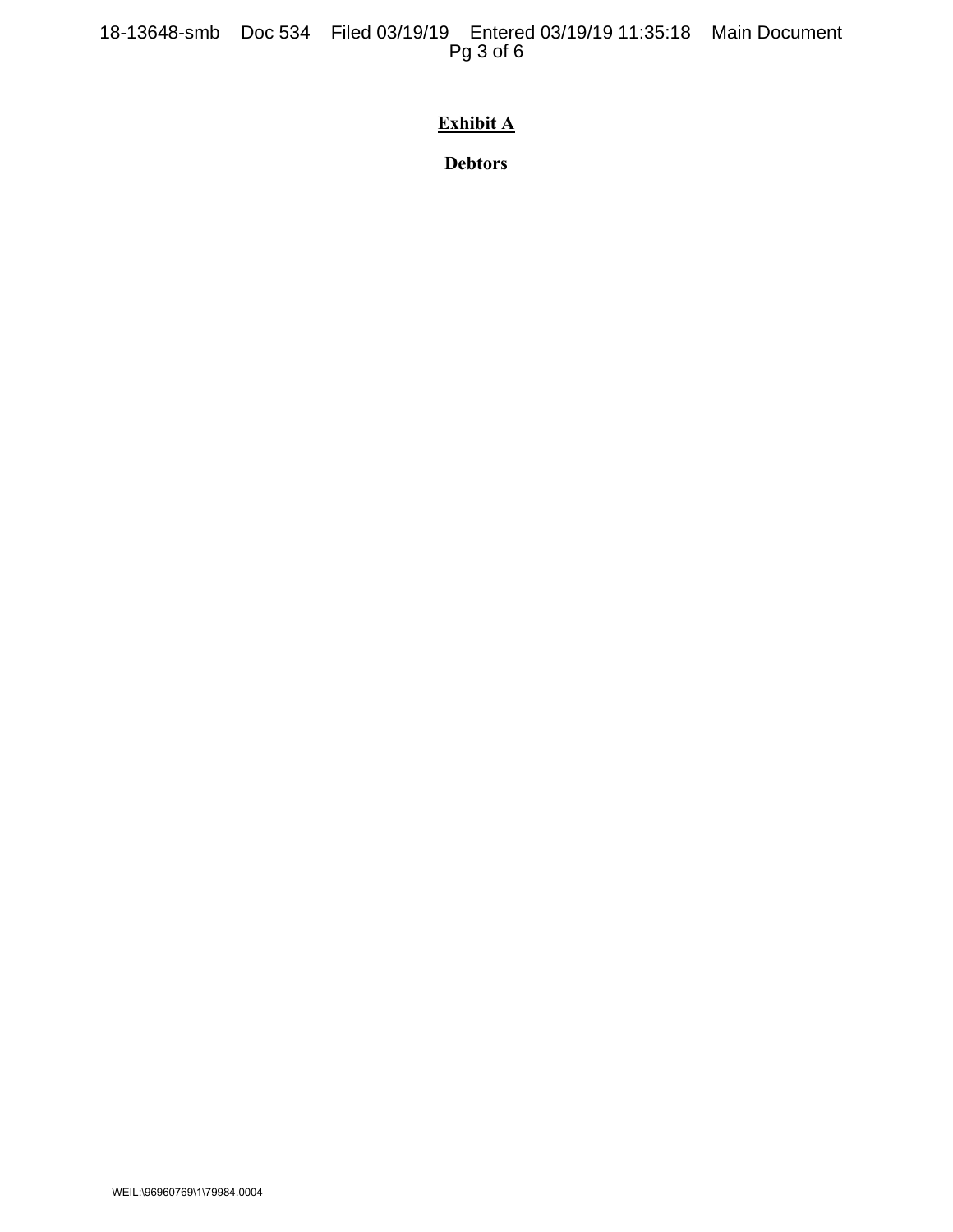| <b>Debtor</b>                             | Last 4<br>Digits of<br><b>Tax ID</b><br><b>Number</b> | <b>Debtor</b>                                  | Last 4<br>Digits of<br><b>Tax ID</b><br><b>Number</b> |
|-------------------------------------------|-------------------------------------------------------|------------------------------------------------|-------------------------------------------------------|
| Waypoint Leasing Holdings Ltd.            | 2899                                                  | <b>MSN 760682 Trust</b>                        | N/A                                                   |
| Waypoint Leasing (Luxembourg)<br>S.à r.l. | 7041                                                  | <b>MSN 920022 Trust</b>                        | N/A                                                   |
| Waypoint Leasing (Ireland)<br>Limited     | 6600                                                  | <b>MSN 920062 Trust</b>                        | N/A                                                   |
| Waypoint Asset Co 10 Limited              | 2503                                                  | <b>MSN 920125 Trust</b>                        | N/A                                                   |
| MSN 2826 Trust                            | N/A                                                   | <b>MSN 9229 AS</b>                             | 7652                                                  |
| MSN 2879 Trust                            | N/A                                                   | Waypoint Asset Co 3A Limited                   | 6687                                                  |
| Waypoint Asset Co 11 Limited              | 3073                                                  | <b>MSN 41371 Trust</b>                         | N/A                                                   |
| MSN 2905 Trust                            | N/A                                                   | Waypoint Asset Euro 1A Limited                 | 9804                                                  |
| Waypoint Asset Co 14 Limited              | 1585                                                  | MSN 4466 Trust                                 | N/A                                                   |
| Waypoint Asset Co 15 Limited              | 1776                                                  | MSN 4469 Trust                                 | N/A                                                   |
| Waypoint Asset Co 3 Limited               | 3471                                                  | MSN 6655 Trust                                 | N/A                                                   |
| AE Helicopter (5) Limited                 | N/A                                                   | Waypoint Leasing (Luxembourg)<br>Euro S.à r.l. | 8928                                                  |
| AE Helicopter (6) Limited                 | N/A                                                   | Waypoint Asset Co 1A Limited                   | 1208                                                  |
| <b>MSN 31141 Trust</b>                    | N/A                                                   | Waypoint Leasing Labuan 1A<br>Limited          | 2299                                                  |
| <b>MSN 31492 Trust</b>                    | N/A                                                   | Waypoint Asset Co 1C Limited                   | 0827                                                  |
| <b>MSN 36458 Trust</b>                    | N/A                                                   | Waypoint Asset Co 1D Limited                   | 7018                                                  |
| <b>MSN 760543 Trust</b>                   | N/A                                                   | Waypoint Asset Co 1F Limited                   | 6345                                                  |
| <b>MSN 760551 Trust</b>                   | N/A                                                   | Waypoint Asset Co 1G Limited                   | 6494                                                  |
| <b>MSN 760581 Trust</b>                   | N/A                                                   | Waypoint Asset Co 1H Limited                   | 7349                                                  |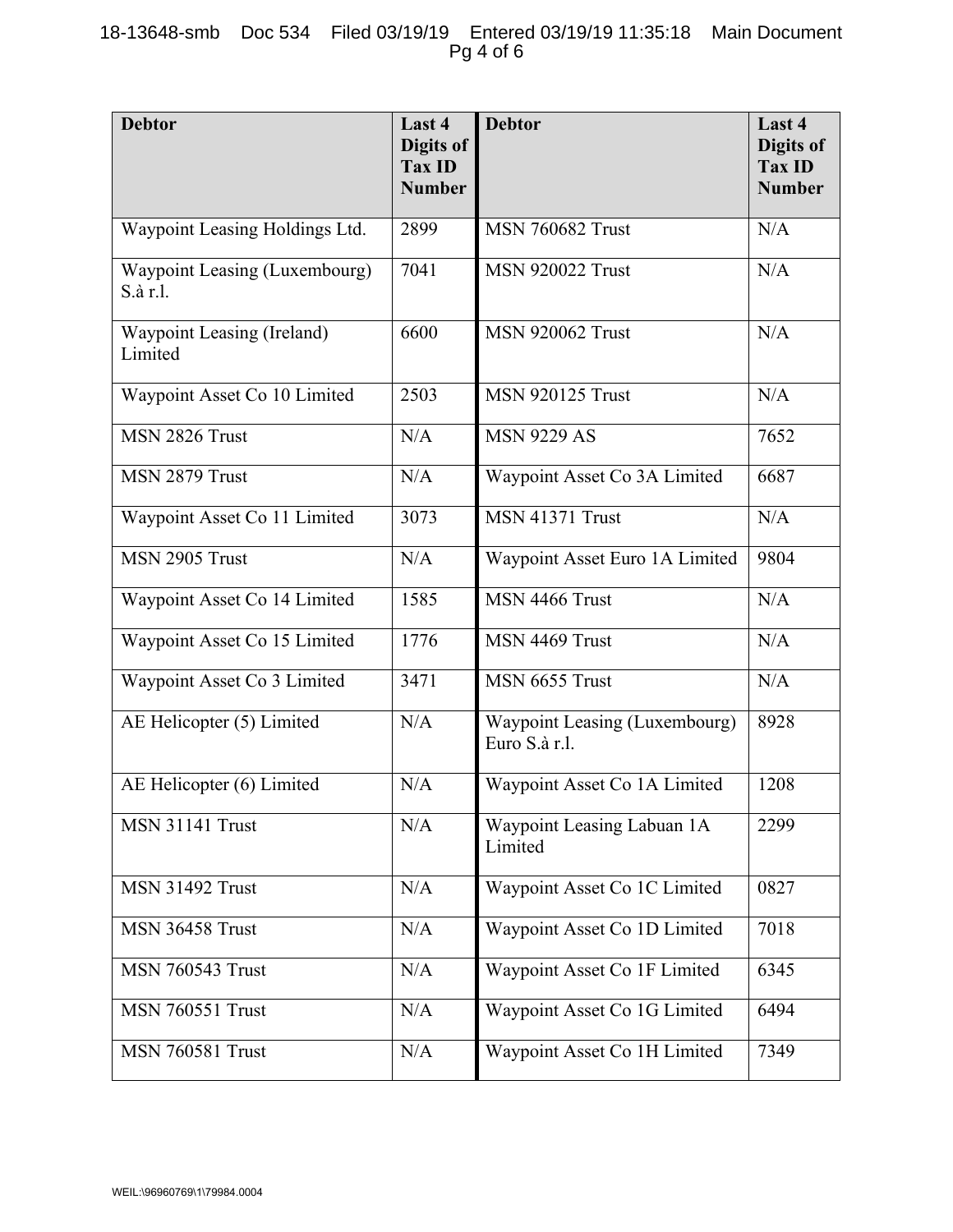| <b>Debtor</b>                         | Last 4<br>Digits of<br><b>Tax ID</b><br><b>Number</b> | <b>Debtor</b>                  | Last 4<br>Digits of<br><b>Tax ID</b><br><b>Number</b> |
|---------------------------------------|-------------------------------------------------------|--------------------------------|-------------------------------------------------------|
| <b>MSN 760628 Trust</b>               | N/A                                                   | Waypoint Asset Co 1J Limited   | 7729                                                  |
| <b>MSN 760631 Trust</b>               | N/A                                                   | <b>MSN 20159 Trust</b>         | N/A                                                   |
| MSN 6658 Trust                        | N/A                                                   | Waypoint Asset Funding 6 LLC   | 4964                                                  |
| Waypoint 760626 Business Trust        | N/A                                                   | Waypoint Asset Co 7 Limited    | 9689                                                  |
| MSN 7152 Trust                        | N/A                                                   | Waypoint Asset Euro 7A Limited | 2406                                                  |
| MSN 7172 Trust                        | N/A                                                   | Waypoint Asset Co 8 Limited    | 2532                                                  |
| Waypoint Asset Funding 3 LLC          | 4960                                                  | <b>MSN 31041 Trust</b>         | N/A                                                   |
| Waypoint Asset Malta Ltd              | 5348                                                  | <b>MSN 31203 Trust</b>         | N/A                                                   |
| Waypoint Leasing Labuan 3A<br>Limited | 8120                                                  | <b>MSN 31578 Trust</b>         | N/A                                                   |
| Waypoint Leasing UK 3A Limited        | 0702                                                  | <b>MSN 760617 Trust</b>        | N/A                                                   |
| Waypoint Asset Co 4 Limited           | 0301                                                  | <b>MSN 760624 Trust</b>        | N/A                                                   |
| Waypoint Asset Co 5 Limited           | 7128                                                  | <b>MSN 760626 Trust</b>        | N/A                                                   |
| MSN 1251 Trust                        | N/A                                                   | <b>MSN 760765 Trust</b>        | N/A                                                   |
| <b>MSN 14786 Trust</b>                | N/A                                                   | <b>MSN 920063 Trust</b>        | N/A                                                   |
| MSN 2047 Trust                        | N/A                                                   | <b>MSN 920112 Trust</b>        | N/A                                                   |
| MSN 2057 Trust                        | N/A                                                   | Waypoint 206 Trust             | N/A                                                   |
| Waypoint Asset Co 5B Limited          | 2242                                                  | Waypoint 407 Trust             | N/A                                                   |
| Waypoint Leasing UK 5A Limited        | 1970                                                  | Waypoint Asset Euro 1B Limited | 3512                                                  |
| Waypoint Asset Co 6 Limited           | 8790                                                  | Waypoint Asset Euro 1C Limited | 1060                                                  |
| <b>MSN 31042 Trust</b>                | N/A                                                   | <b>MSN 20012 Trust</b>         | N/A                                                   |
| <b>MSN 31295 Trust</b>                | N/A                                                   | <b>MSN 20022 Trust</b>         | N/A                                                   |